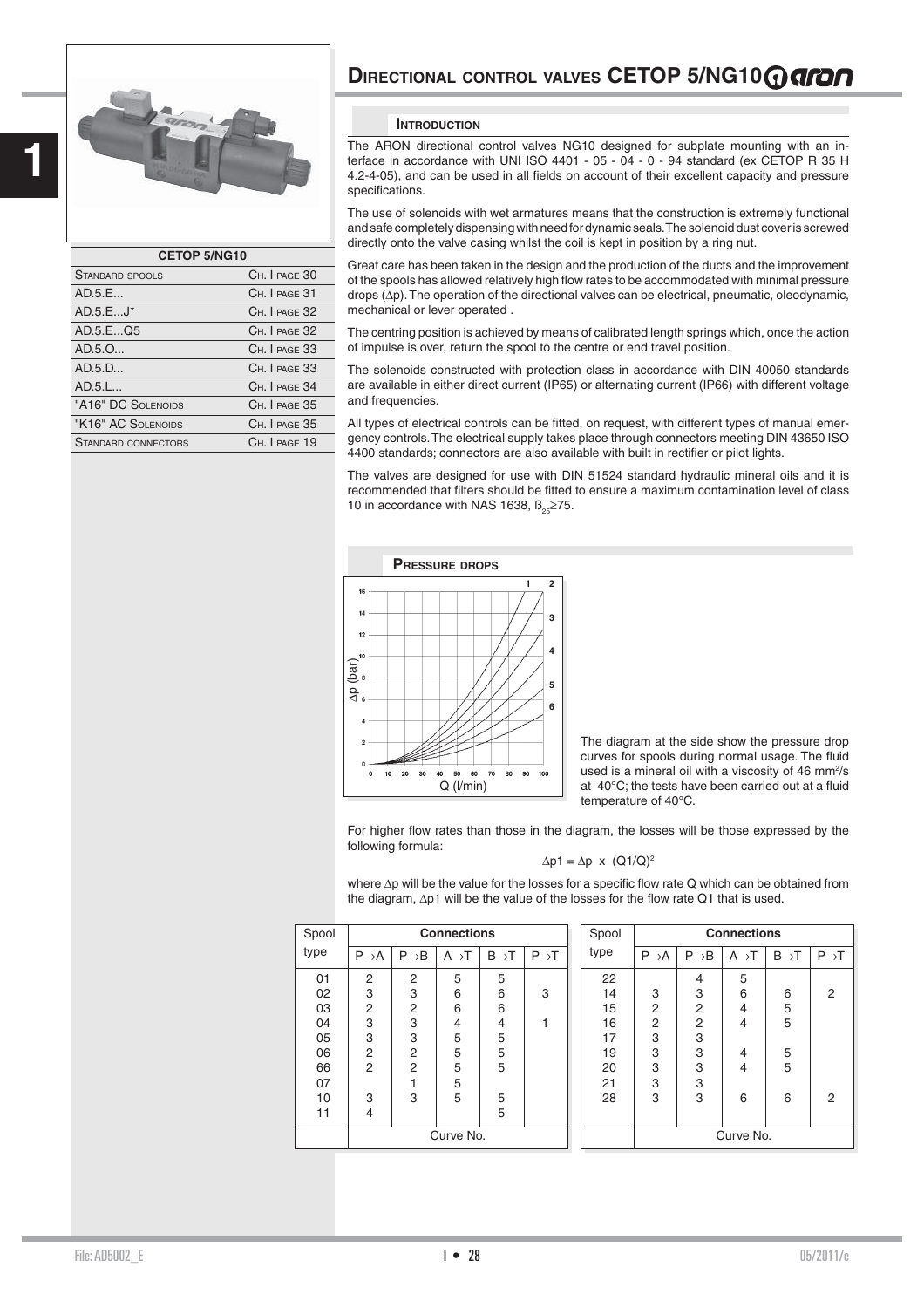# Garan

**1**



| • The springs for the version with   |  |  |  |
|--------------------------------------|--|--|--|
| detent (mounting $D$ ) are different |  |  |  |
| from those for standard versions.    |  |  |  |

| <b>VARIANT</b>                                                                | <b>CODE</b>                                    | PAGE          |
|-------------------------------------------------------------------------------|------------------------------------------------|---------------|
| No variant (without connectors)                                               | S <sub>1</sub>                                 |               |
| Viton                                                                         | VS                                             |               |
| <b>Emergency button</b>                                                       | ES                                             | $ \cdot 35 $  |
| Preset for microswitch - (E/F/G/H only) see below note $\Diamond$             | <b>MS</b>                                      | $ -31 -  -34$ |
| Rotary emergency button                                                       | P <sub>2</sub>                                 | •35           |
| Marine version (AD.5.O)                                                       | H1                                             |               |
| Emergency + Viton                                                             | VU                                             |               |
| Preset for microswitch + Viton                                                | <b>MV</b>                                      |               |
| Spool movement speed control (VDC only) with $\sigma$ 0.5 mm diameter orifice | 5S                                             | $ \cdot 32 $  |
| Spool movement speed control (VDC only) with ø 0.6 mm diameter orifice        | 6S                                             | •32           |
| Spool movement speed control (VDC only) with ø 0.7 mm diameter orifice        | 7S                                             | •32           |
| Spool movement speed control (VDC only) with $\sigma$ 0.8 mm diameter orifice | 8S                                             | •32           |
| External draining solenoid (electrically operated only)                       | S <sub>5</sub>                                 | •32           |
| Microswitch+ Detent (for lever operation)                                     | <b>MD</b>                                      |               |
| Detent for lever control                                                      | D1                                             |               |
|                                                                               |                                                |               |
| $\Diamond$ = Maximum counter-pressure on T port: 4 bar                        | $\bullet$ = Variant codes stamped on the plate |               |
|                                                                               |                                                |               |

(\*) All variants are considered without connectors. The connectors must be order separately. See Ch. I Page 19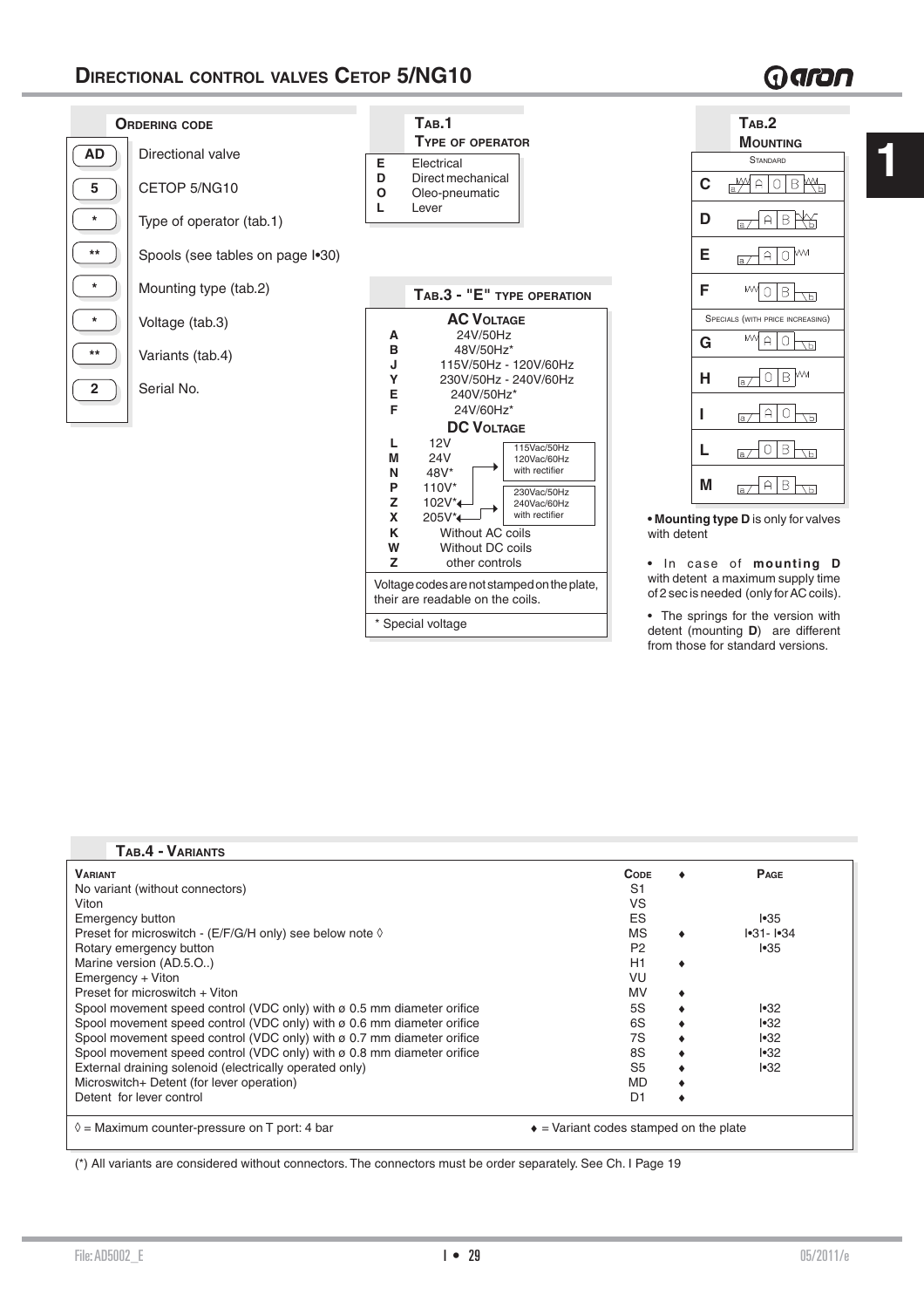|               |                     |          | TWO SOLENOIDS, SPRING CENTRED "C" MOUNTING |
|---------------|---------------------|----------|--------------------------------------------|
| Spool<br>type | i Helole K H        | Covering | Transient position                         |
| 01            | <u>Matines</u>      | ÷        | <b>XYETHED</b>                             |
| 02            | <u> MATHING</u>     |          | <b>MAHHHH</b>                              |
| 03            | <u>MXHIRS</u>       | ÷        | <b>XXHTMI</b>                              |
| $04*$         | <u>syitti Xrs</u>   |          | 田村田村区                                      |
| 05            | <u>MXIHIKY</u>      | ÷        | <b>XIZEINEI</b>                            |
| 66            | <u>MXI II K</u>     | ÷        | <b>XHEIHEI</b>                             |
| 06            | <u>MXHIRS</u>       | ÷        | <b>XHEETIN</b>                             |
| $07*$         | <u>MXHERS</u>       | ÷        | <b>XXHI IFI</b>                            |
| 08*           | <u> Mahiji ilik</u> | ÷        | <b>MERLINE</b>                             |
| $10*$         | <u>MYKIH K</u>      | ÷        | <b>XXELMI</b>                              |
| $22*$         | <u>MXHTERS</u>      | ÷        | <b>XHHXEI</b>                              |
| $11*$         | <u>MUHINY</u>       | ÷        | <b>EXERIT</b>                              |
| $12*$         | <u>Mahing</u>       | ÷        | KHTHIT                                     |
| $13*$         | <u> MATHRA</u>      | ٠        | <b>XXHHH</b>                               |
| $14*$         | <b>TXRS</b><br>▩█   |          | IHEIHX                                     |
| $28*$         | <b>RANTIFILARE</b>  |          | MARIN                                      |

|               | ONE SOLENOID, SIDE A "E" MOUNTING    |          |                    |
|---------------|--------------------------------------|----------|--------------------|
| Spool<br>type | $ a _0$ M<br>$\overline{\mathsf{a}}$ | Covering | Transient position |
| 01            | &XHM                                 | ÷        | XYFI               |
| 02            | a/                                   | -        | IXIHIF             |
| 03            | ⊠⊠                                   | ÷        | XXH                |
| $04*$         | $\prod_{i=1}^{n+1}$<br>$\sqrt{a}}$   |          | HHE                |
| 05            | -<br>T<br>⋒⋥                         | ٠        | ⊠%⊞                |
| 66            | wM<br>⊠∕ि<br>ţ                       | ÷        | XEIL               |
| 06            | a/XT                                 | ÷        | XHH                |
| 08*           | e∕"∕i¦i™                             | ÷        | ZHI                |
| $10*$         | a/XH                                 | ÷        | KNH                |
| $12*$         | a/71.                                | ÷        | ZHI                |
| 15            | [a∠] $X$                             |          | KHIT               |
| 16            | ⊠ط⊼                                  | ÷        | <b>XEIT</b>        |
| 17            | ₩Ţ<br>$\sqrt{2}$                     | ÷        | ZHE                |
| $14*$         | $\overline{a}/\sqrt{a}$              |          | 昭田                 |
| $28*$         | ╥┧<br>$\mathbb{Z}^{\mathbb{T}}$      |          | THE                |

### **STANDARD SPOOLS**

**(\*)** Spool with price increasing

**•** With spools **15** / **16** / **17** only the mounting **E** / **F** are possible

**• 19** / **20** / **21** spool not planned for **AD.5.E...J\***

• For lever operated the spools used are different.

Available spools for this kind of valve are: 01 / 02 / 03 / 04 / 05 / 06 / 66 / 07 22 / 13 / 15 / 16 / 17

|               | ONE SOLENOID, SIDE B "F" MOUNTING |          |                                                                                                                              |
|---------------|-----------------------------------|----------|------------------------------------------------------------------------------------------------------------------------------|
| Spool<br>type | $\sim$<br>$\log^2$                | Covering | Transient position                                                                                                           |
| 01            | Ħ<br><u>Ibo</u>                   | ÷        | $\begin{bmatrix} 1 & 1 \\ 1 & 1 \end{bmatrix} \begin{bmatrix} 1 & 1 \\ 1 & 1 \end{bmatrix}$                                  |
| 02            | l حداً                            |          | 批<br>Ţ                                                                                                                       |
| 03            | ╟╩                                | ÷        | <b>SKIN</b>                                                                                                                  |
| $04*$         | 제구                                | -        | HHX                                                                                                                          |
| 05            | lbo                               | ÷        | 파파<br>U                                                                                                                      |
| 66            | ╟╦                                | ÷        | $\prod_{\mathrm{I\hspace{-.1em}I\hspace{-.1em}I} \mathrm{I\hspace{-.1em}I}}^{\mathrm{I\hspace{-.1em}I\hspace{-.1em}I}}$<br>Ţ |
| 06            | ╟╩╝                               | ÷        | $\boxplus$ ll<br>Ţ                                                                                                           |
| 08*           | i iliko                           | ÷        | HHH                                                                                                                          |
| $10*$         | 1FP                               | ÷        | HHII                                                                                                                         |
| $22*$         | ᆩ                                 | ÷        | HXH                                                                                                                          |
| $12*$         | li lo                             | ÷        | HH.                                                                                                                          |
| $13*$         | Hu                                | ÷        | <b>Eliti</b>                                                                                                                 |
| $07*$         | <u>The</u>                        | ÷        | <b>SIN</b>                                                                                                                   |
| 15            | l هجا                             |          | IXIHITI                                                                                                                      |
| 16            | lbo                               | ÷        | XHI                                                                                                                          |
| 17            | Hu                                | ÷        | Zini                                                                                                                         |
| $14*$         | $\overline{d}$                    | -        | EXIX                                                                                                                         |
| $28*$         | (12                               |          | F<br>$\frac{1}{2}$                                                                                                           |

| TWO SOLENOIDS "D" MOUNTING |          |          |                    |  |  |  |  |
|----------------------------|----------|----------|--------------------|--|--|--|--|
| Spool<br>type              | a        | Covering | Transient position |  |  |  |  |
| $19*$                      | $\alpha$ |          |                    |  |  |  |  |
| $20*$                      | $\alpha$ |          |                    |  |  |  |  |
| $21*$                      |          |          |                    |  |  |  |  |